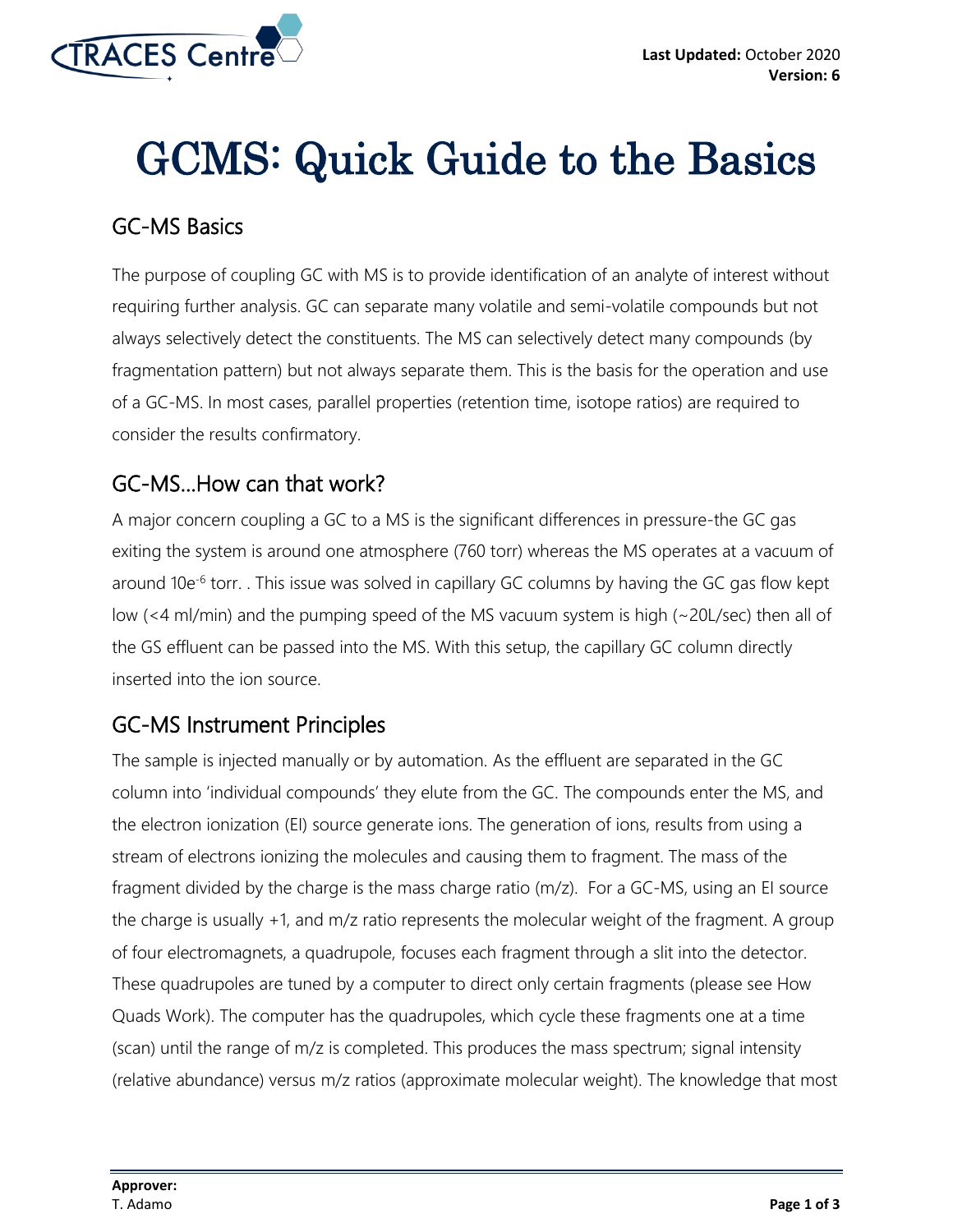

compound (enantiomers excluded) have a unique fragmentation 'fingerprint' and software is readily available to provide a library of spectra for known compounds and comparing them to the fragmentation in question. It is easy to see the power behind the GC-MS.

# GC-MS Instrumentation



# GC-MS Chromatogram

The chromatogram (TIC) below, represents the retention time (x-axis) plotted against the intensity of a signal (abundance). The peaks may represent one or more compounds eluting through the GC Column.